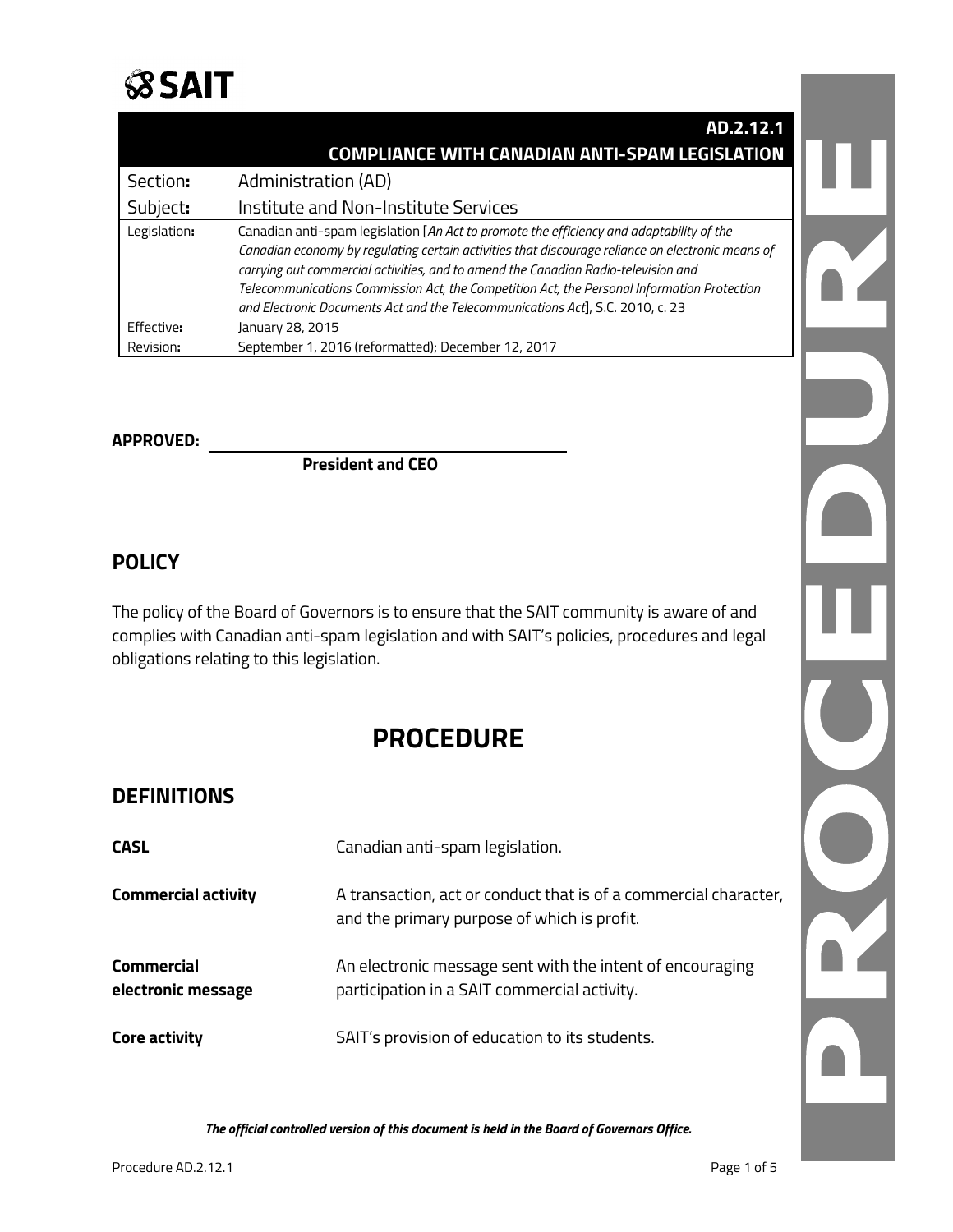

| <b>Electronic message</b>     | A message sent by any means of telecommunication,<br>including a text, sound, voice or image message. This includes<br>e-mails, text messages, electronic bulletins, advertisements,<br>instant messages and messages using social media websites.  |
|-------------------------------|-----------------------------------------------------------------------------------------------------------------------------------------------------------------------------------------------------------------------------------------------------|
| <b>SAIT community</b>         | For the purpose of this procedure, the SAIT community<br>includes SAIT's governors, employees, students, alumni,<br>contractors, consultants, agents, volunteers and organizations<br>operating on the SAIT campus and/or in association with SAIT. |
| <b>SAIT's CASL</b><br>officer | A SAIT employee who offers advice and guidance on CASL-<br>related issues falling within the scope of this procedure.                                                                                                                               |
| <b>Student</b>                | A person who has a SAIT ID number and a student record.                                                                                                                                                                                             |
| <b>Student record</b>         | A record created for a person who has confirmed an intention<br>to attend SAIT and which allows that person to be eligible to<br>register for SAIT courses.                                                                                         |

# **GOVERNING PRINCIPLES**

- 1. This procedure applies to the SAIT community.
- 2. As a public education institution, SAIT provides a public service and is not a commercial entity.
- 3. This procedure does not apply to electronic messages that SAIT sends in connection with SAIT's core activity. This includes, but is not limited to, electronic messages relating to:
	- a) Campus, school or alumni news and updates;
	- b) Employee recruitment;
	- c) Fundraising requests/events, as these are exempt from Canadian anti-spam legislation;
	- d) Promoting the purchase of SAIT's products, goods and services that are closely connected to SAIT's core activity, such as Highwood Dining Room reservations, student-created goods and products sold at the Marketplace, automotive repair services offered to the public as part of student training, etc.;

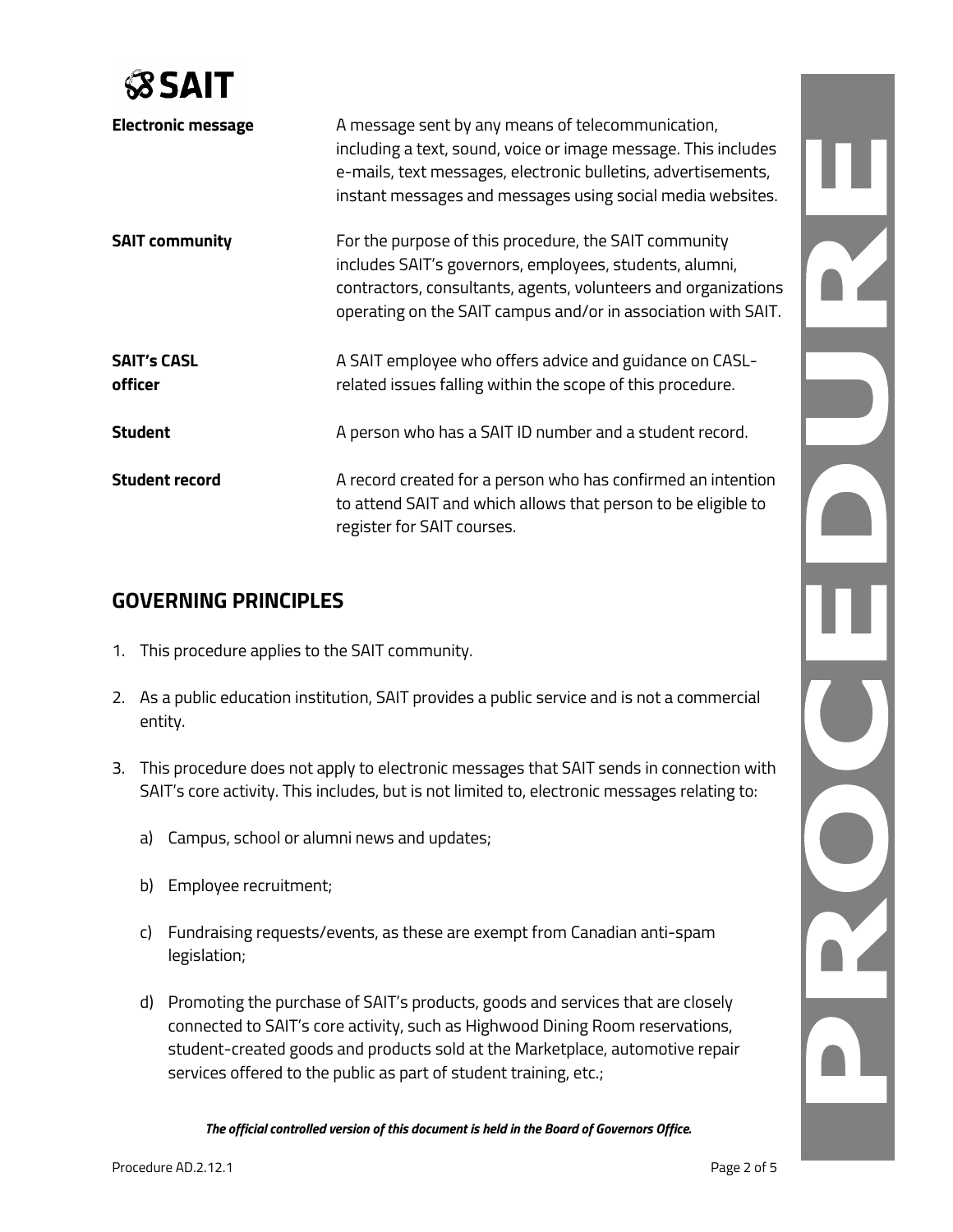

- e) SAIT-supported initiatives, activities and events, such as student industry nights, alumni events, school fundraisers, Career Directions and Open House;
- f) Student campus life and services for students, such as housing, food services and student club activities;
- g) Student recruitment for SAIT courses, programs and summer camp offerings; and
- h) Volunteer opportunities.
- 4. This procedure applies to electronic messages that SAIT sends in connection with SAIT's commercial activities. This includes, but is not limited to, electronic messages relating to:
	- a) Conference Services and Campus Centre facility rentals;
	- b) Promoting the purchase of products, goods and services offered by SAIT or a third party that are not connected to SAIT's core activity;
	- c) Soliciting or selling of campus advertising, including outdoor, digital, print and/or oncampus advertising space; and
	- d) Wellness Centre memberships.

# **PROCEDURE**

#### **A. Process**

- 1. A member of the SAIT community who wishes to send a commercial electronic message must comply with CASL requirements, and must:
	- a) Consult with the school or department to ensure that the message meets CASL requirements;
	- b) Ensure the recipient's express consent or implied consent;
		- i) Express consent is explicit, opt-in confirmation that the recipient of the message has agreed to receive commercial electronic messages. Although the recipient may provide this express consent verbally, it is preferable for consent to be in writing, through the forms located on SAITNOW and externally on sait.ca. Express consent lasts until the recipient of the message revokes the consent.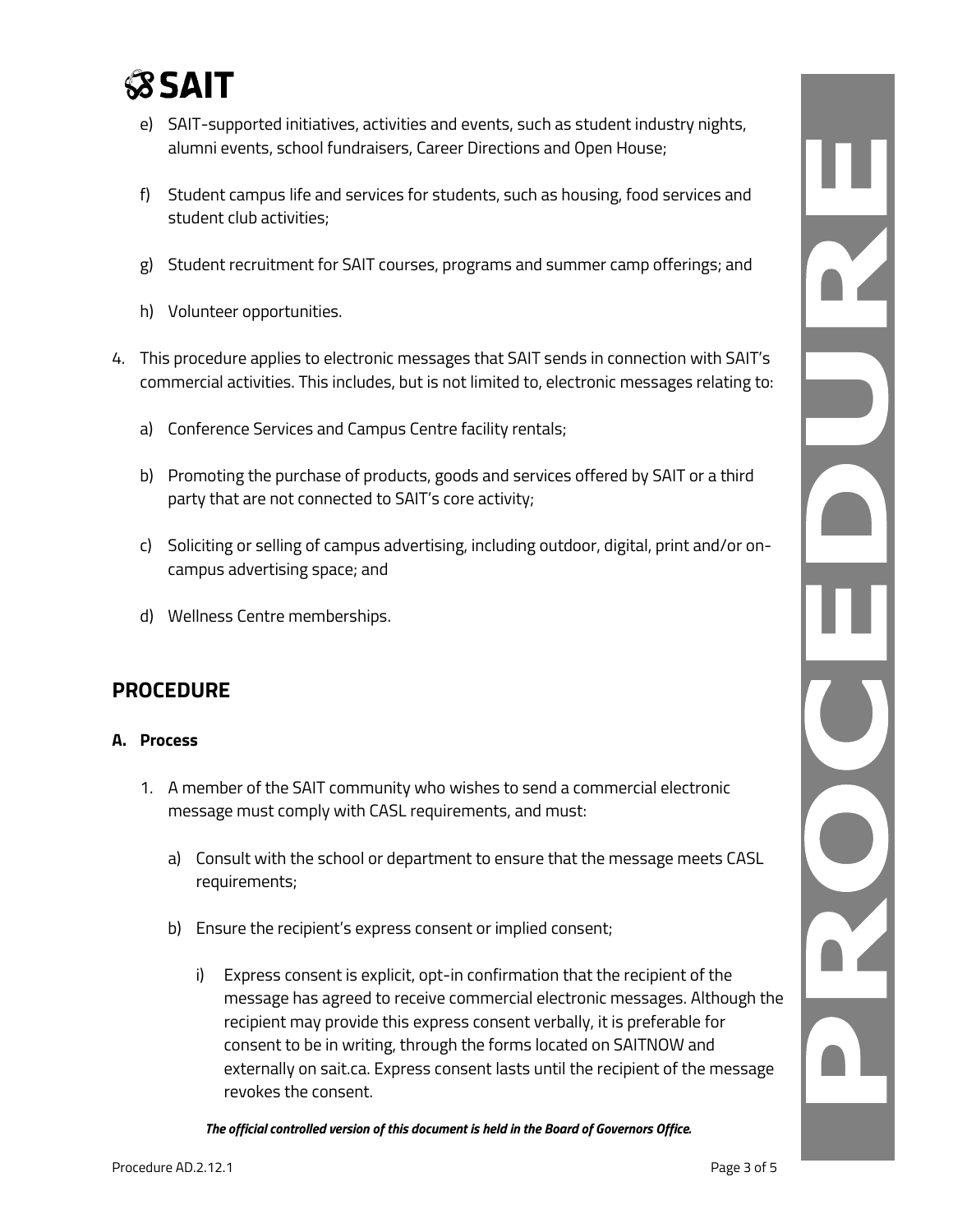

- ii) Implied consent arises when the recipient of the message has an existing business relationship with SAIT; has previously received or purchased products or services from SAIT; has either given SAIT or has conspicuously published business contact information; or has a non-business relationship with SAIT, such as is the case with an alumnus, donor or volunteer. Implied consent lasts for two years from the recipient's last date of contact with SAIT or until the recipient unsubscribes.
- c) Include the following in the commercial electronic message:
	- i) An unsubscribe mechanism;
	- ii) The mailing address, telephone number, email address or web address for the unit (or a link to a site containing this information); and
	- iii) The name of the SAIT school/department sending the message.
- 2. It is the responsibility of each school/department to:
	- a) Ensure that its commercial electronic messages comply with CASL requirements;
	- b) Follow and update its records according to the records management procedures outlined below; and
	- c) Consult with and obtain guidance from SAIT's CASL officer, as needed.
- 3. Guidelines on CASL's applicability to specific types of SAIT messages are set out in Schedule A, an Associated Document to this procedure.

#### **B. Records Management**

- 1. Each school/department or member of the SAIT community is responsible for the following records management processes:
	- a) Maintaining a list of implied consents and monitoring those implied consents to ensure their currency;
	- b) Sending recipients' express and unsubscribe requests to SAIT's CASL officer;

*The official controlled version of this document is held in the Board of Governors Office.*

Ì.